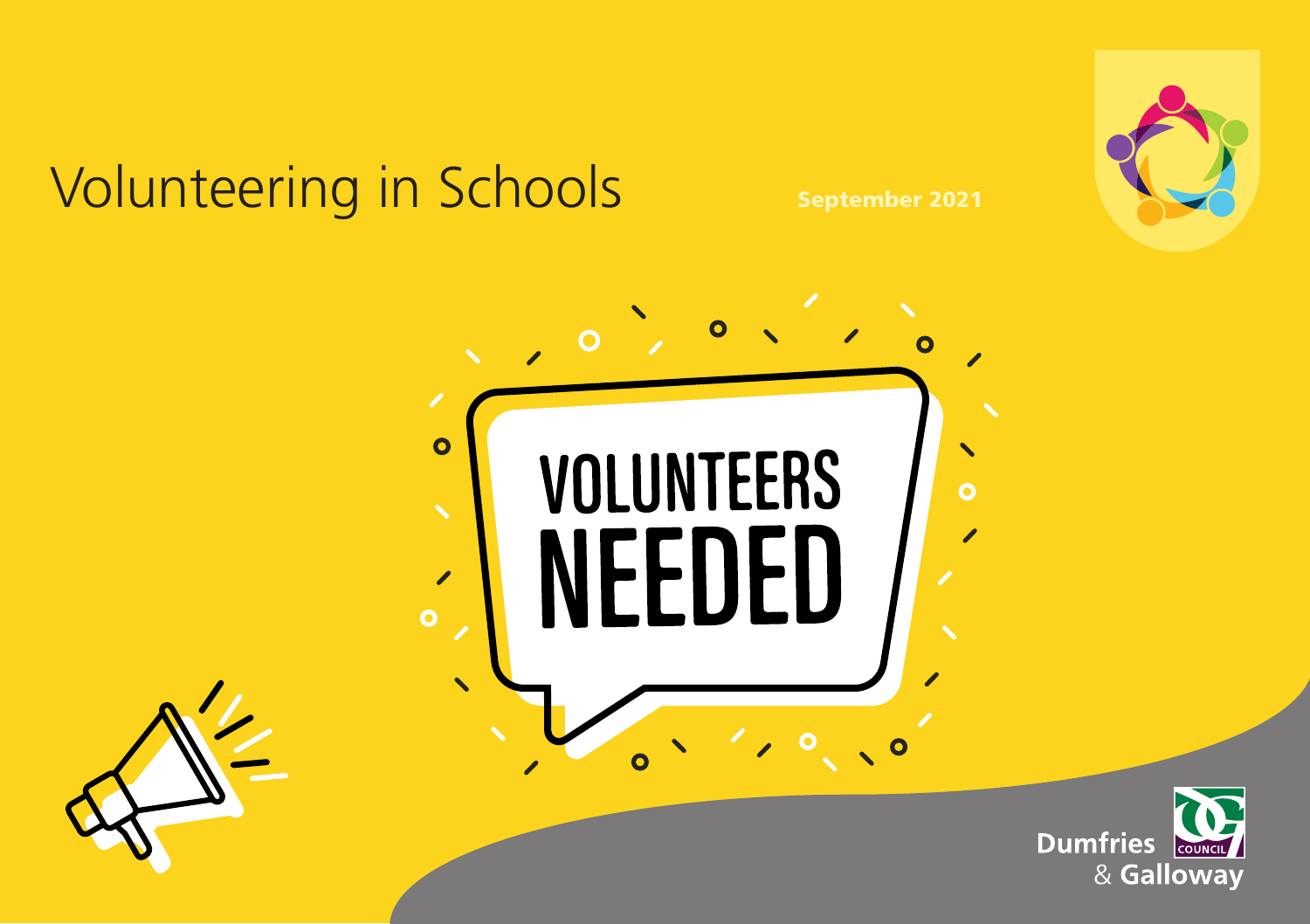### Volunteering in Schools

Thinking about becoming a school volunteer with Dumfries and Galloway Council. Volunteers are key to making life better for all and helping our communities thrive and learn. It is our ambition to make sure anyone who volunteers for us feels valued. understood and gains a great deal from the experience. We value the contribution of volunteers to our work in a school, leisure and sports setting, a library, museum, or elsewhere, you'll be making a positive difference.

## Why do Schools welcome volunteers and what can volunteering offer you?

- Volunteers can bring a different perspective to our work; often one that reflects the diverse views of the local school community.
- Volunteers can help to extend services that we currently offer.
- Volunteering provides opportunities for skills development
- Volunteering can be a valuable pathway to employment or training opportunities.
- Volunteering can provide opportunities to meet like-minded people.
- Volunteering can provide an opportunity to be involved with something interesting, absorbing and rewarding.

#### Who can a be a volunteer?

We know that our volunteers come from all 'walks-of-life' and have many and different reasons for volunteering with us. We will do our best to understand your needs and help to meet them. Equality and diversity is important to us and we want our volunteers to reflect the range of people in our school communities. Parents are our key volunteers.

Volunteers in schools can be parents, employees, representatives of partner organisations and outside agencies, volunteer adult helpers, senior pupils and adult learners.

Volunteers should know exactly what is required, how the task should be done. Due to the differing nature of volunteers the Head Teacher will ensure that the volunteer has been issued with a description of their roles. This will be drawn up in full consultation with the volunteer. This will clearly state:

- The tasks they have agreed to undertake.
- The person to whom they should report.
- Time period.
- Days and times, they will attend.
- An area for signing and dating for both parties.

For more information visit [Parental](https://www.dumgal.gov.uk/article/17608/Parental-Involvement)  [Involvement and Engagement in](https://www.dumgal.gov.uk/article/17608/Parental-Involvement)  [Dumfries and Galloway](https://www.dumgal.gov.uk/article/17608/Parental-Involvement)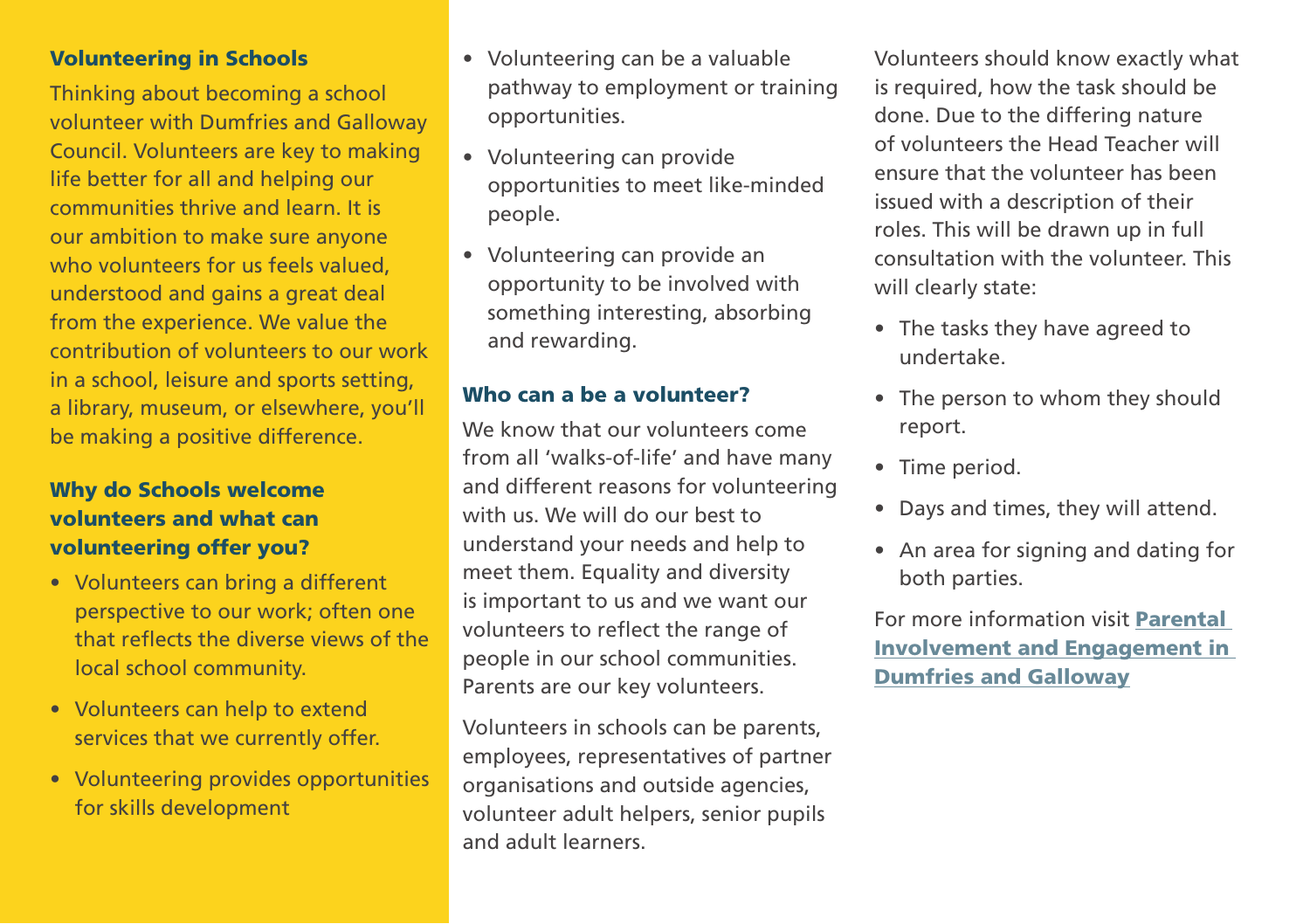### Support for volunteers

All volunteers will be offered induction training, relevant to their role. This will ensure that volunteers are clear about their role and the aims of the nursery/ school. The volunteer will be allowed to attend in service training that is relevant to their role. Volunteers, where possible, may be offered training opportunities along with school staff, as long as there is no cost to the school. This will be at the discretion of the Head Teacher.

The Head Teacher may be the main point of contact/supervisor depending on the setting, however, where this differs, volunteers will be assigned a mentor who will regularly discuss with the volunteer, their progress, and if appropriate, the achievement of any objectives.

Confidentiality is an important issue. Volunteers are expected to ensure confidentiality in respect of information relating to their work. If the duty of confidentiality is found to have been breached, the volunteer will no longer

be engaged in school activities. No volunteer will have access to staff or children's personal records. Volunteers may also be asked to complete a PVG check, depending on the role. The cost of this will be covered by the School. Volunteers will provide a reference from a suitable person (excluding relatives) about their character and suitability for the role if no PVG is required.